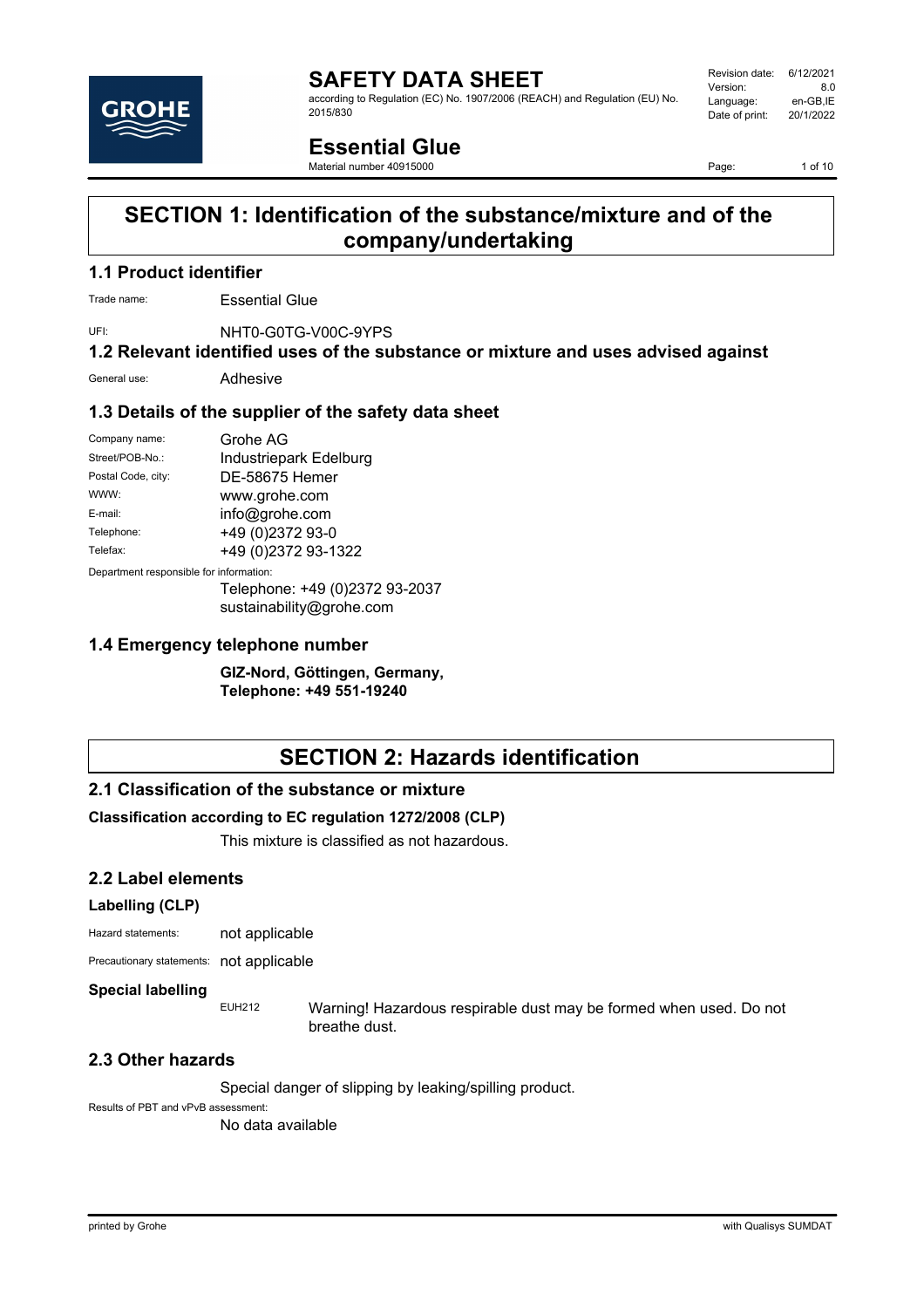

according to Regulation (EC) No. 1907/2006 (REACH) and Regulation (EU) No. 2015/830

# **Essential Glue**

Material number 40915000

Page: 2 of 10

# **SECTION 3: Composition/information on ingredients**

#### 3.1 Substances: not applicable

#### **3.2 Mixtures**

Chemical characterisation: Mixture of the substances listed below with non-hazardous additions

Hazardous ingredients:

| Ingredient                                                                         | Designation                          | Content        | Classification                                                                               |
|------------------------------------------------------------------------------------|--------------------------------------|----------------|----------------------------------------------------------------------------------------------|
| REACH 01-2119489379-17-xxxx Titanium dioxide<br>EC No. 236-675-5<br>CAS 13463-67-7 |                                      | $3.5 - 5.5 \%$ | Carc. 2; H351.                                                                               |
| REACH 01-2119537297-32-xxxx Bis(2,2,6,6-<br>EC No. 258-207-9<br>CAS 52829-07-9     | Tetramethyl-4-<br>piperidyl)sebacate | $< 1\%$        | Eye Dam. 1; H318.<br>Aquatic Acute 1; H400<br>$(M-factor = 1)$ .<br>Aquatic Chronic 2; H411. |

Full text of H- and EUH-statements: see section 16.

Customs tariff number: 32141010

Additional information: Contains: Calcium carbonate, Silicon dioxide, Aluminium oxide: The maximum workplace exposure limits are, where necessary, listed in section 8.

# **SECTION 4: First aid measures**

#### **4.1 Description of first aid measures**

In case of inhalation: Move victim to fresh air. Seek medical treatment in case of troubles. Following skin contact: Immediately clean with water and soap followed by thorough rinsing. Take off contaminated clothing and wash it before reuse. In case of skin reactions, consult a physician. After eye contact: Immediately flush eyes with plenty of flowing water for 10 to 15 minutes holding eyelids apart. Remove contact lenses, if present and easy to do. Continue rinsing. In case of troubles or persistent symptoms, consult an opthalmologist. After swallowing: Rinse mouth. Never give anything by mouth to an unconscious person. Do not induce vomiting. Consult doctor afterwards.

#### **4.2 Most important symptoms and effects, both acute and delayed**

No data available

#### **4.3 Indication of any immediate medical attention and special treatment needed**

Treat symptomatically.

# **SECTION 5: Firefighting measures**

#### **5.1 Extinguishing media**

Suitable extinguishing media:

Water spray jet, foam, extinguishing powder, carbon dioxide.

Extinguishing media which must not be used for safety reasons:

Full water jet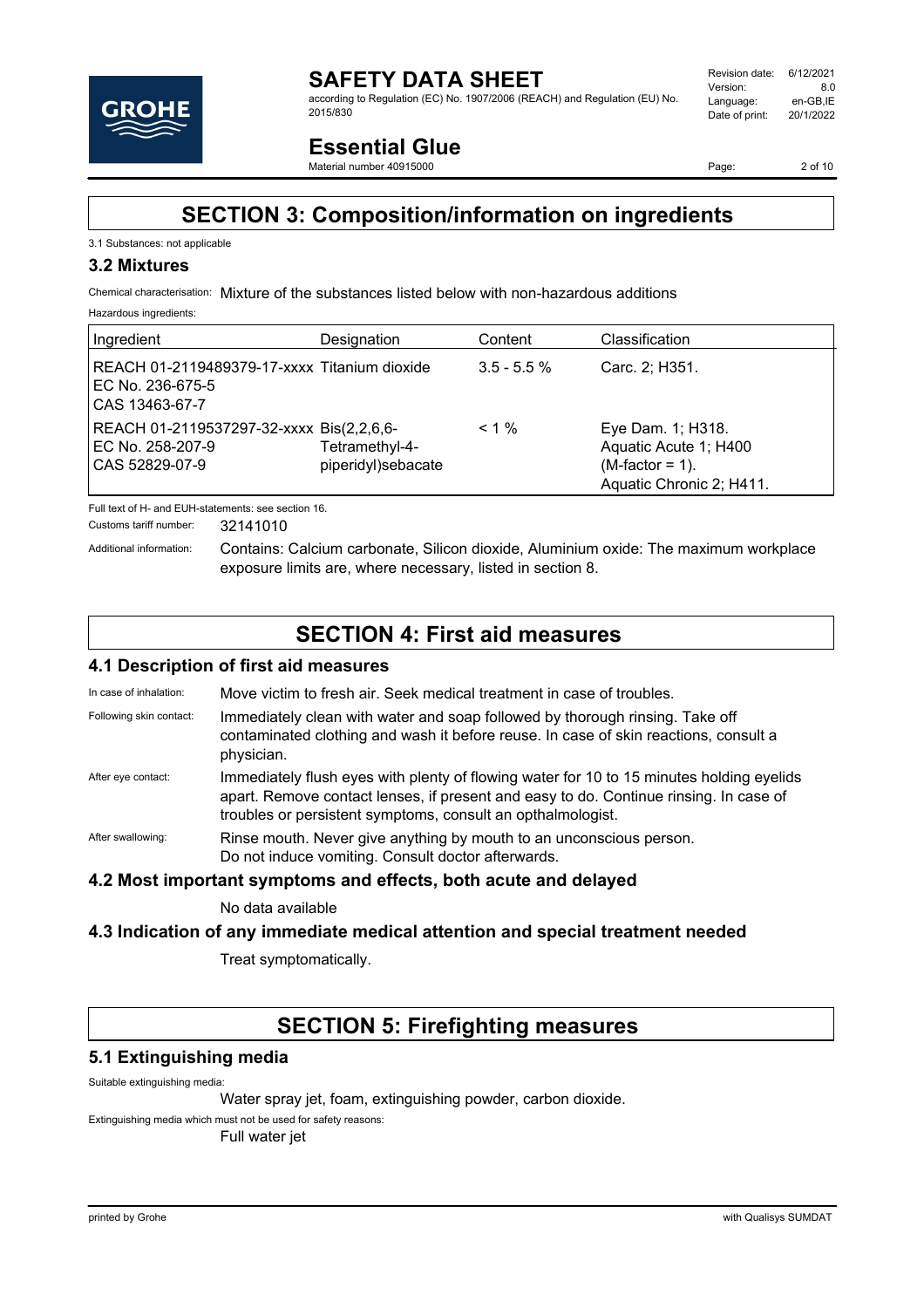

according to Regulation (EC) No. 1907/2006 (REACH) and Regulation (EU) No. 2015/830

# **Essential Glue**

Material number 40915000

Page: 3 of 10

#### **5.2 Special hazards arising from the substance or mixture**

May form dangerous gases and vapours in case of fire. Furthermore, there may develop: nitrogen oxides (NOx), carbon monoxide and carbon dioxide

#### **5.3 Advice for firefighters**

Special protective equipment for firefighters:

Wear self-contained positive pressure breathing apparatus and full firefighting protective clothing.

Additional information: Hazchem-Code: -

Do not allow water used to extinguish fire to enter drains, ground or waterways.

# **SECTION 6: Accidental release measures**

#### **6.1 Personal precautions, protective equipment and emergency procedures**

Provide adequate ventilation. Avoid contact with the substance. Avoid breathing dust/fume/gas/mist/vapours/spray. Avoid contact with skin and eyes. Wear appropriate protective equipment. Take off contaminated clothing and wash it before reuse.

#### **6.2 Environmental precautions**

Do not allow to enter into ground-water, surface water or drains. Do not breathe Dusts, Aerosol and vapours.

#### **6.3 Methods and material for containment and cleaning up**

Take up mechanically, placing in appropriate containers for disposal. Thoroughly clean surrounding area.

Additional information: Special danger of slipping by leaking/spilling product.

#### **6.4 Reference to other sections**

Refer additionally to section 8 and 13.

# **SECTION 7: Handling and storage**

#### **7.1 Precautions for safe handling**

Advices on safe handling: Provide adequate ventilation, and local exhaust as needed. Avoid breathing dust/fume/gas/mist/vapours/spray. Avoid contact with skin and eyes. Wear appropriate protective equipment. Take off contaminated clothing and wash it before reuse. Do not eat, drink or smoke when using this product. Wash hands before breaks and after work.

#### **7.2 Conditions for safe storage, including any incompatibilities**

Requirements for storerooms and containers:

Storage temperature: 5 °C up to 25 °C. Protect from frost. Protect from heat and direct sunlight. Keep container tightly closed in a cool, well-ventilated place.

Hints on joint storage: Keep away from food, drink and animal feedingstuffs.

#### **7.3 Specific end use(s)**

No information available.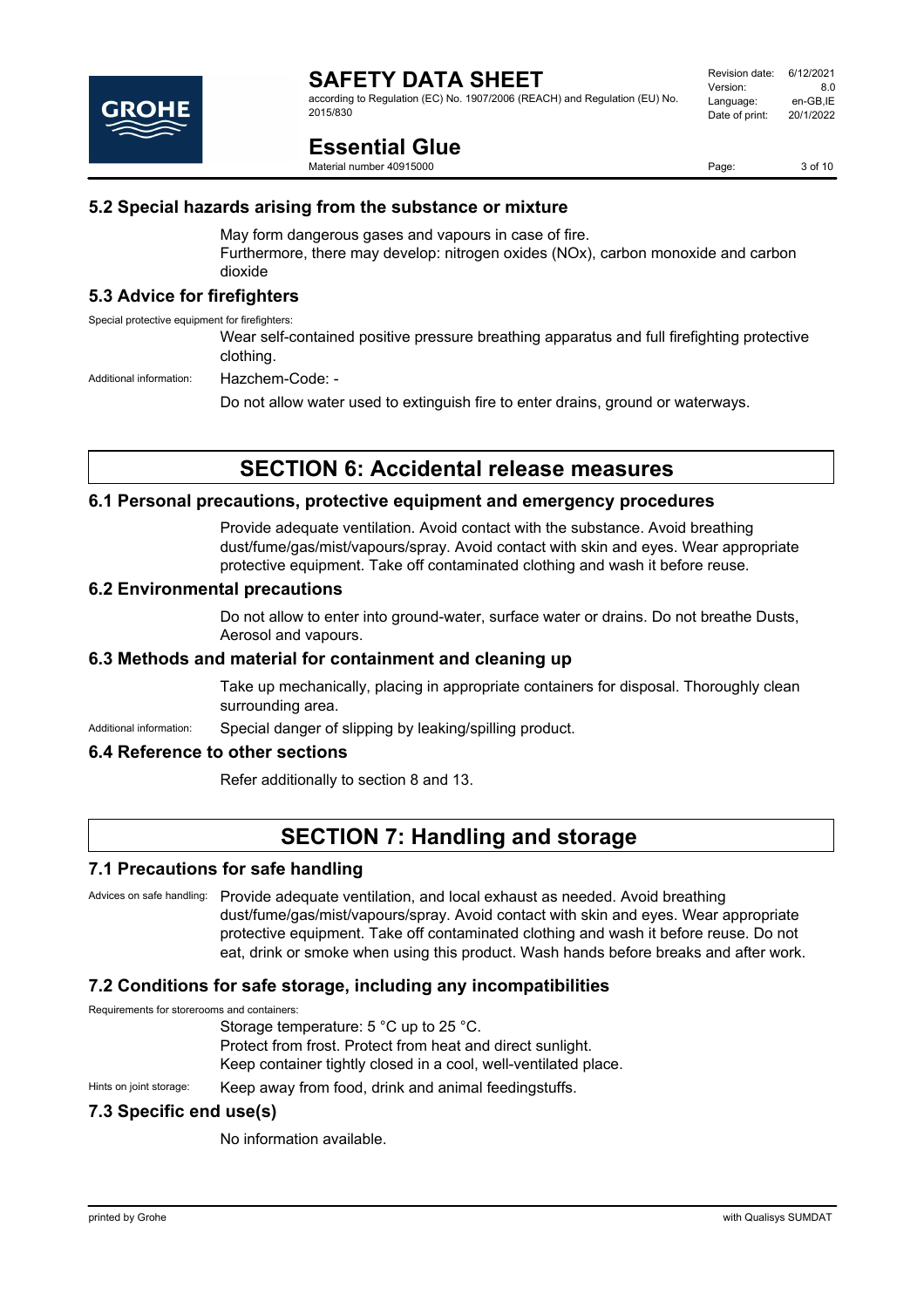

according to Regulation (EC) No. 1907/2006 (REACH) and Regulation (EU) No. 2015/830

# **Essential Glue**

Material number 40915000

Page: 4 of 10

# **SECTION 8: Exposure controls/personal protection**

#### **8.1 Control parameters**

Occupational exposure limit values:

| Designation                 | Type                                                                                                   | Limit value                                                                                                                                                                      |
|-----------------------------|--------------------------------------------------------------------------------------------------------|----------------------------------------------------------------------------------------------------------------------------------------------------------------------------------|
| 13463-67-7 Titanium dioxide | <b>Great Britain: WEL-TWA</b><br><b>Great Britain: WEL-TWA</b><br>Ireland: 8 hours<br>Ireland: 8 hours | 10 mg/m <sup>3</sup> (inhalable fraction)<br>4 mg/m <sup>3</sup> (respirable fraction)<br>10 mg/m <sup>3</sup> (inhalable fraction)<br>4 mg/m <sup>3</sup> (respirable fraction) |
| 7631-86-9 Silicon dioxide   | <b>Great Britain: WEL-TWA</b>                                                                          | 2.4 mg/ $m3$<br>(Silica, amorphous; respirable fraction)                                                                                                                         |
|                             | <b>Great Britain: WEL-TWA</b>                                                                          | 6 mg/ $m3$<br>(Silica, amorphous; inhalable fraction)                                                                                                                            |
|                             | Ireland: 8 hours                                                                                       | $2.4 \text{ mg/m}^3$                                                                                                                                                             |
|                             |                                                                                                        | (Silicon dioxide, amorphous, respirable<br>fraction)                                                                                                                             |
|                             | Ireland: 8 hours                                                                                       | 6 mg/ $m3$                                                                                                                                                                       |
|                             |                                                                                                        | (Silicon dioxide, amorphous, inhalable<br>fraction)                                                                                                                              |
|                             | <b>Great Britain: WEL-TWA</b><br>Ireland: 8 hours<br>Ireland: 8 hours                                  | 10 mg/m <sup>3</sup> (inhalable fraction)<br>4 mg/m <sup>3</sup> (respirable fraction)<br>10 mg/m <sup>3</sup> (inhalable fraction)<br>4 mg/m <sup>3</sup> (respirable fraction) |
|                             |                                                                                                        | Aluminium oxide Great Britain: WEL-TWA                                                                                                                                           |

DNEL/DMEL: Information about Bis(2,2,6,6-Tetramethyl-4-piperidyl)sebacate: Systemic effects: DNEL Long-term, workers, oral: 1.27 mg/kg bw/d DNEL Long-term, workers, dermal: 1.8 mg/kg bw/d DNEL Long-term, consumers, inhalative: 0.31 mg/m<sup>3</sup> DNEL Long-term, consumers, dermal: 0.9 mg/kg bw/d DNEL Long-term, consumers, oral: 0.18 mg/kg bw/d PNEC: Information about Bis(2,2,6,6-Tetramethyl-4-piperidyl)sebacate: PNEC water (freshwater): 0.004 mg/L PNEC water (marine water): 0.38 µg/L PNEC water (intermittent release): 0.007 mg/L PNEC sewage treatment plant: 1 mg/L PNEC freshwater sediment: 5.9 mg/kg PNEC marine sediment: 0.59 mg/kg PNEC soil: 1.18 mg/kg

#### **8.2 Exposure controls**

Provide good ventilation and/or an exhaust system in the work area.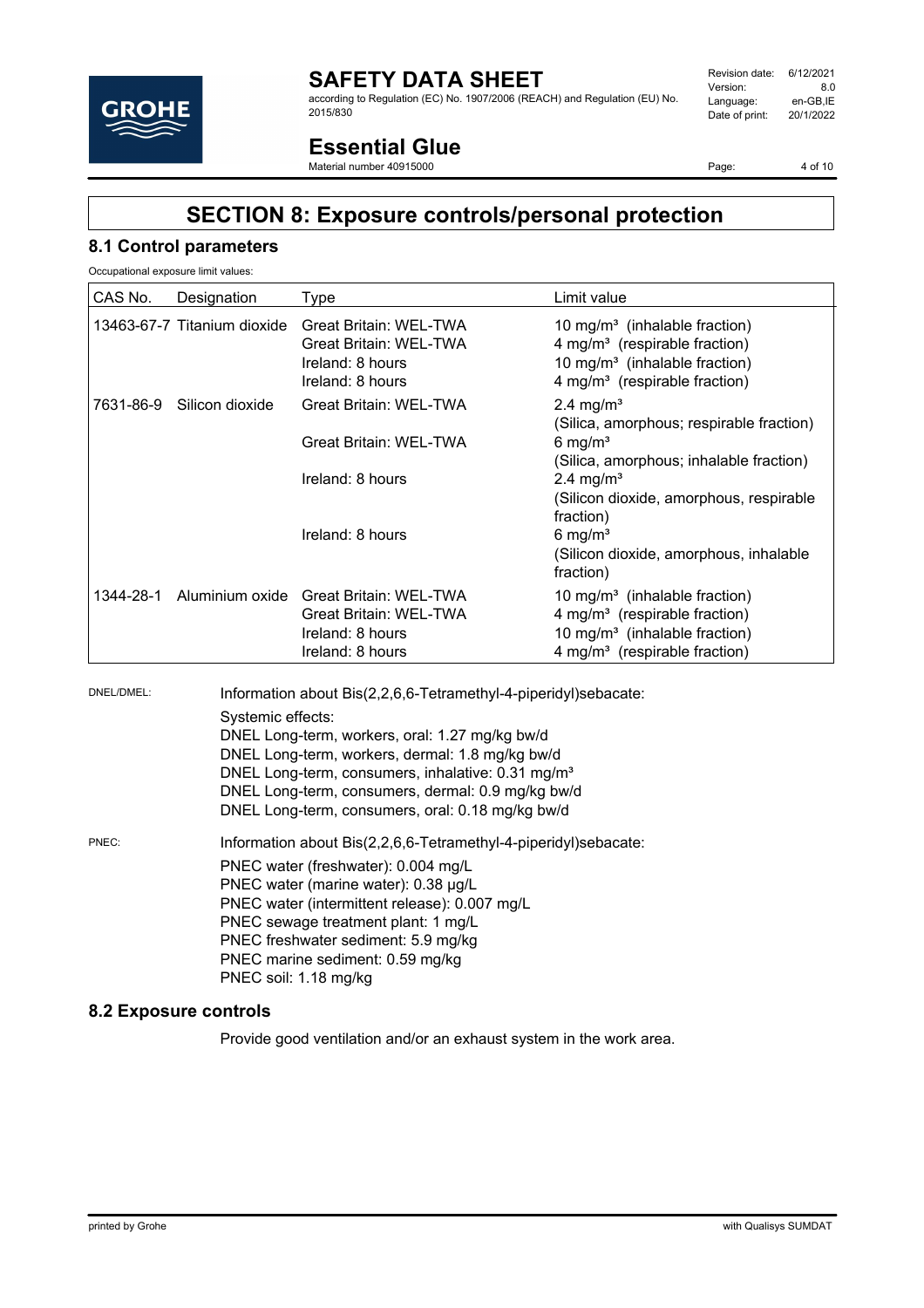according to Regulation (EC) No. 1907/2006 (REACH) and Regulation (EU) No. 2015/830

# **Essential Glue**

Material number 40915000

#### **Personal protection equipment**

#### **Occupational exposure controls**

| Respiratory protection:                  | Respiratory protection must be worn whenever the WEL levels have been exceeded.<br>Use combination filter type ABEK-P2 according to EN 14387.                                                                                                    |  |
|------------------------------------------|--------------------------------------------------------------------------------------------------------------------------------------------------------------------------------------------------------------------------------------------------|--|
|                                          | The filter class must be suitable for the maximum contaminant concentration<br>(gas/vapour/aerosol/particulates) that may arise when handling the product. If the<br>concentration is exceeded, self-contained breathing apparatus must be used. |  |
| Hand protection:                         | Protective gloves according to EN 374.<br>During splash contact: Glove material: polychloroprene - Layer thickness: > 1 mm<br>Breakthrough time: > 60 min                                                                                        |  |
|                                          | In case of prolonged or frequently repeated skin contact: polychloroprene or natural rubber<br>- Layer thickness: > 1 mm<br>Breakthrough time: > 480 min                                                                                         |  |
|                                          | Observe glove manufacturer's instructions concerning penetrability and breakthrough time.                                                                                                                                                        |  |
| Eye protection:                          | Tightly sealed goggles according to EN 166.                                                                                                                                                                                                      |  |
| Body protection:                         | Wear suitable protective clothing.                                                                                                                                                                                                               |  |
| General protection and hygiene measures: |                                                                                                                                                                                                                                                  |  |
|                                          | Avoid breathing dust/fume/gas/mist/vapours/spray. Avoid contact with the substance.<br>Avoid contact with skin and eyes.                                                                                                                         |  |
|                                          | Contaminated work clothing should not be allowed out of the workplace.                                                                                                                                                                           |  |

Do not eat, drink or smoke when using this product.

Wash hands before breaks and after work.

#### **Environmental exposure controls**

Refer to "6.2 Environmental precautions".

# **SECTION 9: Physical and chemical properties**

#### **9.1 Information on basic physical and chemical properties**

| Appearance:                              | Physical state at 20 °C and 101.3 kPa: solid<br>Form: Pasty<br>Colour: White |
|------------------------------------------|------------------------------------------------------------------------------|
| Odour:                                   | Characteristic                                                               |
| Odour threshold:                         | No data available                                                            |
| pH:                                      | Not applicable                                                               |
| Melting point/freezing point:            | No data available                                                            |
| Initial boiling point and boiling range: | No data available                                                            |
| Flash point/flash point range:           | Not applicable                                                               |
| Evaporation rate:                        | No data available                                                            |
| Flammability:                            | No data available                                                            |
| Explosion limits:                        | No data available                                                            |
| Vapour pressure:                         | No data available                                                            |
| Vapour density:                          | No data available                                                            |
| Density:                                 | 1.5 g/cm <sup>3</sup>                                                        |
| Solubility:                              | No data available                                                            |
| Partition coefficient: n-octanol/water:  | No data available                                                            |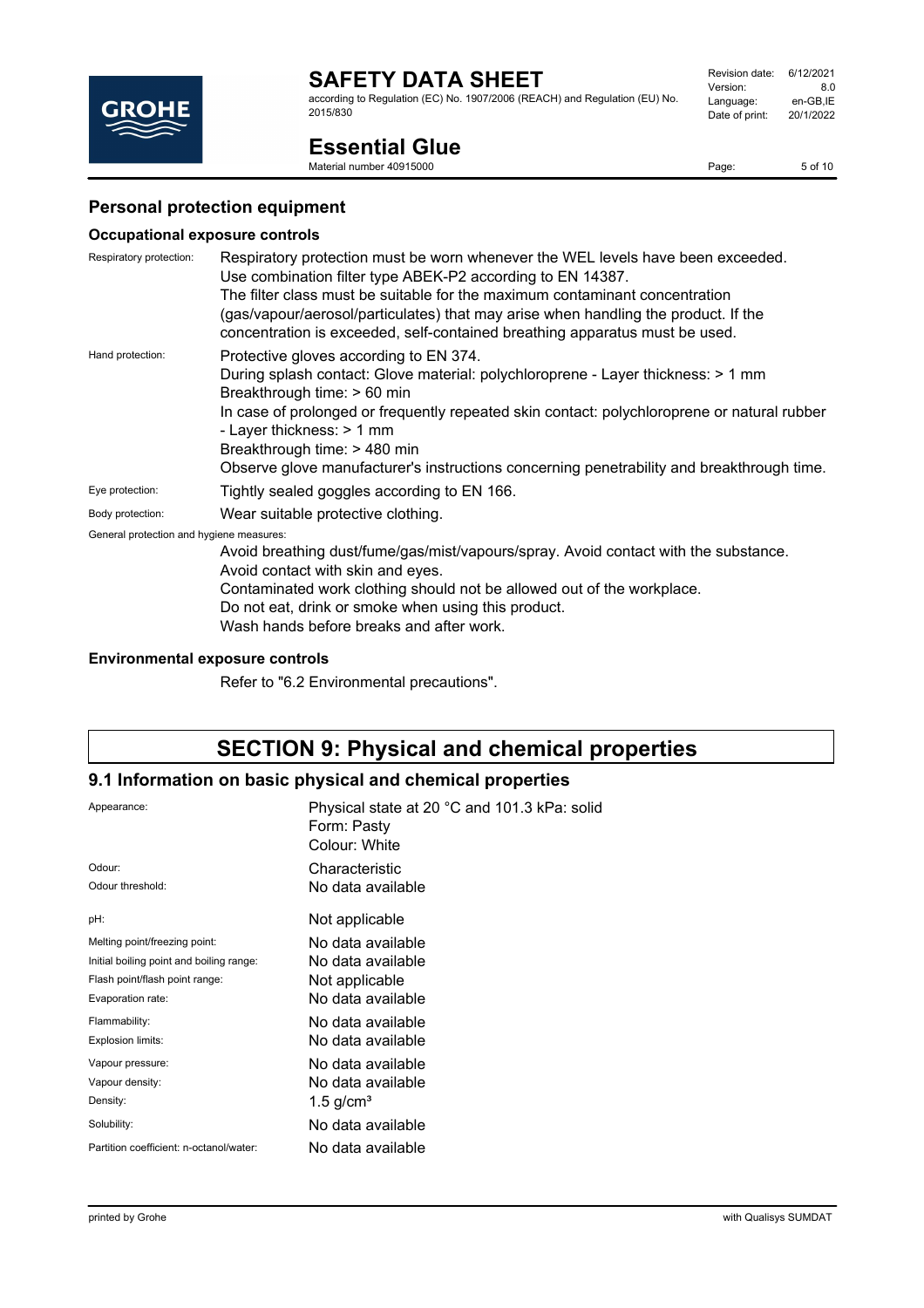

according to Regulation (EC) No. 1907/2006 (REACH) and Regulation (EU) No. 2015/830

| Revision date: | 6/12/2021 |
|----------------|-----------|
| Version:       | 80        |
| Language:      | en-GB,IE  |
| Date of print: | 20/1/2022 |
|                |           |

Page: 6 of 10

**Essential Glue**

Material number 40915000

Auto-ignition temperature: No data available Decomposition temperature: No data available Viscosity, dynamic: 255000 mPa\*s Explosive properties: No data available Oxidizing characteristics: No data available

#### **9.2 Other information**

Additional information: No data available

# **SECTION 10: Stability and reactivity**

#### **10.1 Reactivity**

Refer to 10.3

#### **10.2 Chemical stability**

Stable under recommended storage conditions.

#### **10.3 Possibility of hazardous reactions**

No hazardous reaction when handled and stored according to provisions.

#### **10.4 Conditions to avoid**

No data available

#### **10.5 Incompatible materials**

No data available

#### **10.6 Hazardous decomposition products**

No hazardous decomposition products when regulations for storage and handling are observed. Thermal decomposition: No data available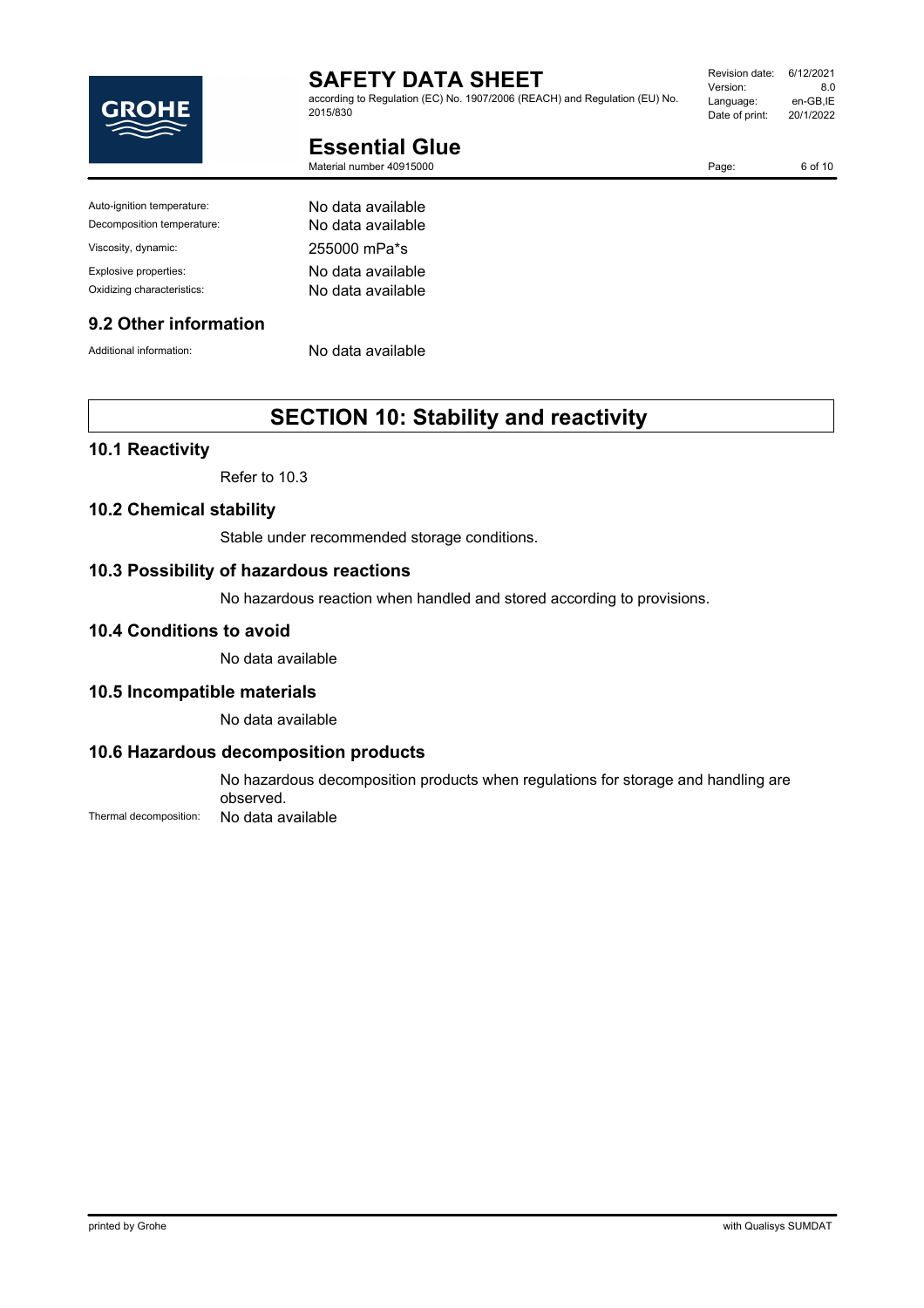

according to Regulation (EC) No. 1907/2006 (REACH) and Regulation (EU) No. 2015/830

| Revision date: | 6/12/2021 |
|----------------|-----------|
| Version:       | 8.0       |
| Language:      | en-GB,IE  |
| Date of print: | 20/1/2022 |
|                |           |

# **Essential Glue**

Material number 40915000

Page: 7 of 10

# **SECTION 11: Toxicological information**

#### **11.1 Information on toxicological effects**

| Toxicological effects: | The statements are derived from the properties of the single components. No toxicological<br>data is available for the product as such.<br>Acute toxicity (oral): Based on available data, the classification criteria are not met.<br>ATEmix calculated: > 5000 mg/kg |
|------------------------|------------------------------------------------------------------------------------------------------------------------------------------------------------------------------------------------------------------------------------------------------------------------|
|                        | Acute toxicity (dermal): Based on available data, the classification criteria are not met.<br>ATEmix calculated: > 5000 mg/kg                                                                                                                                          |
|                        | Acute toxicity (inhalative): Based on available data, the classification criteria are not met.<br>ATEmix calculated (Dusts/mist): > 15 mg/L                                                                                                                            |
|                        | Skin corrosion/irritation: Lack of data.                                                                                                                                                                                                                               |
|                        | Serious eye damage/irritation: Lack of data.                                                                                                                                                                                                                           |
|                        | Sensitisation to the respiratory tract: Lack of data.                                                                                                                                                                                                                  |
|                        | Skin sensitisation: Lack of data.                                                                                                                                                                                                                                      |
|                        | Germ cell mutagenicity/Genotoxicity: Lack of data.                                                                                                                                                                                                                     |
|                        | Carcinogenicity: Lack of data.                                                                                                                                                                                                                                         |
|                        | Reproductive toxicity: Lack of data.                                                                                                                                                                                                                                   |
|                        | Effects on or via lactation: Lack of data.                                                                                                                                                                                                                             |
|                        | Specific target organ toxicity (single exposure): Lack of data.                                                                                                                                                                                                        |
|                        | Specific target organ toxicity (repeated exposure): Lack of data.                                                                                                                                                                                                      |
|                        | Aspiration hazard: Lack of data.                                                                                                                                                                                                                                       |
| Other information:     | Information about Titanium dioxide:<br>LD50 Rat, oral: > 5,000 mg/kg (OECD 425 Up-and-Down)<br>LD50 Rabbit, dermal: > 10,000 mg/kg<br>LC50 Rat, inhalative (dust): $> 6,82$ mg/L/4h                                                                                    |
|                        | Information about Bis(2,2,6,6-Tetramethyl-4-piperidyl)sebacate:<br>LD50 Rat, oral: > 3,700 mg/kg (OECD 423)<br>LD50 Rabbit, dermal: > 3,170 mg/kg OECD 402                                                                                                             |
|                        |                                                                                                                                                                                                                                                                        |

# **SECTION 12: Ecological information**

#### **12.1 Toxicity**

Further details: No data available

#### **12.2 Persistence and degradability**

Further details: No data available

#### **12.3 Bioaccumulative potential**

Partition coefficient: n-octanol/water:

No data available

#### **12.4 Mobility in soil**

No data available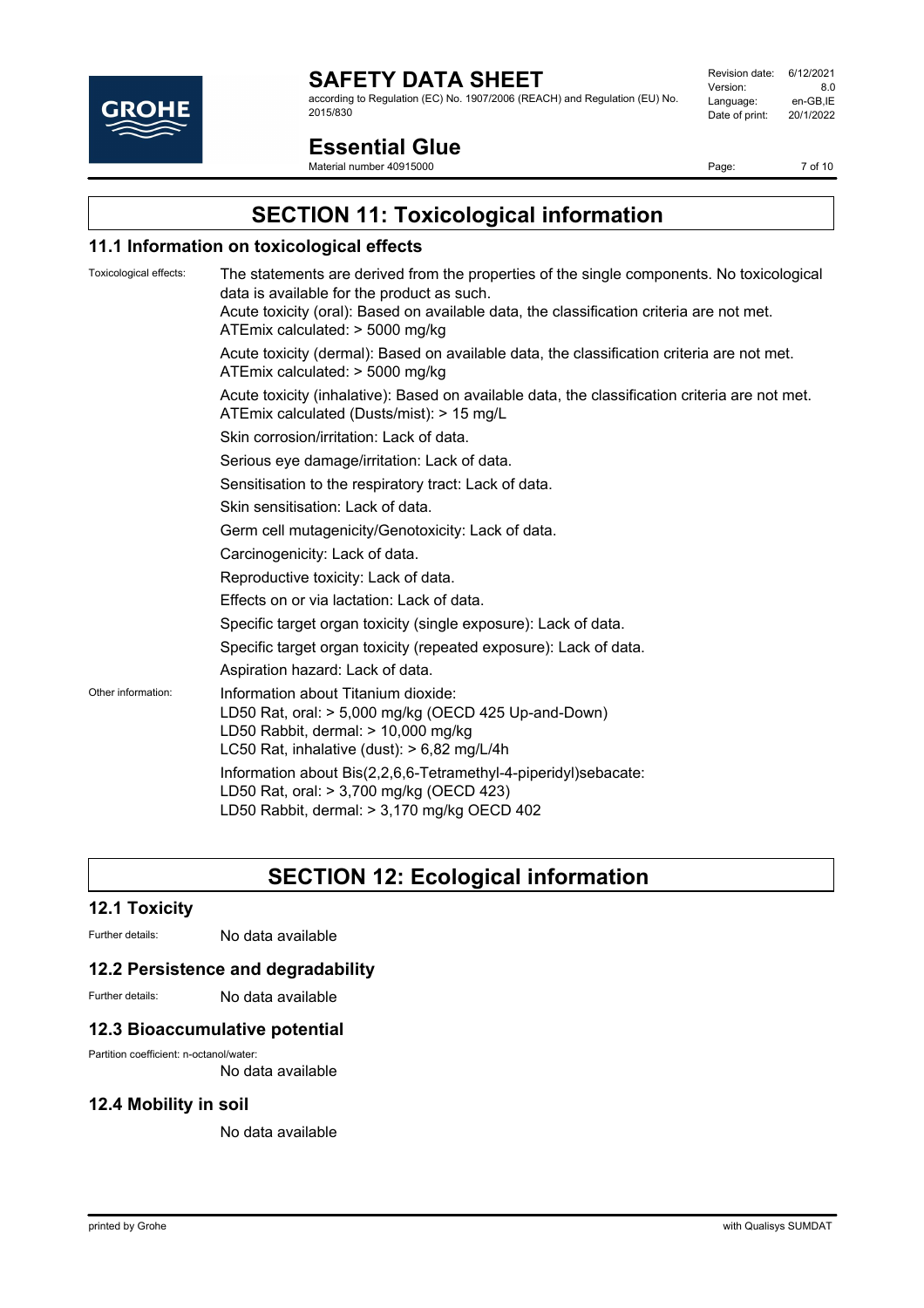

according to Regulation (EC) No. 1907/2006 (REACH) and Regulation (EU) No. 2015/830

# **Essential Glue**

Material number 40915000

#### **12.5 Results of PBT and vPvB assessment**

No data available

#### **12.6 Other adverse effects**

General information: Do not allow to enter into ground-water, surface water or drains.

# **SECTION 13: Disposal considerations**

#### **13.1 Waste treatment methods**

#### **Product**

Waste key number: 08 04 10 = waste adhesives and sealants other than those mentioned in 08 04 09 Recommendation: Dispose of waste according to applicable legislation.

#### **Package**

Recommendation: Dispose of waste according to applicable legislation. Handle contaminated packages in the same way as the substance itself. Non-contaminated packages may be recycled.

# **SECTION 14: Transport information**

#### **14.1 UN number**

ADR/RID, IMDG, IATA-DGR:

not applicable

#### **14.2 UN proper shipping name**

ADR/RID, IMDG, IATA-DGR:

Not restricted

#### **14.3 Transport hazard class(es)**

ADR/RID, IMDG, IATA-DGR:

not applicable

#### **14.4 Packing group**

ADR/RID, IMDG, IATA-DGR:

not applicable

#### **14.5 Environmental hazards**

Marine pollutant: no

#### **14.6 Special precautions for user**

No dangerous good in sense of these transport regulations.

#### **14.7 Transport in bulk according to Annex II of Marpol and the IBC Code**

No data available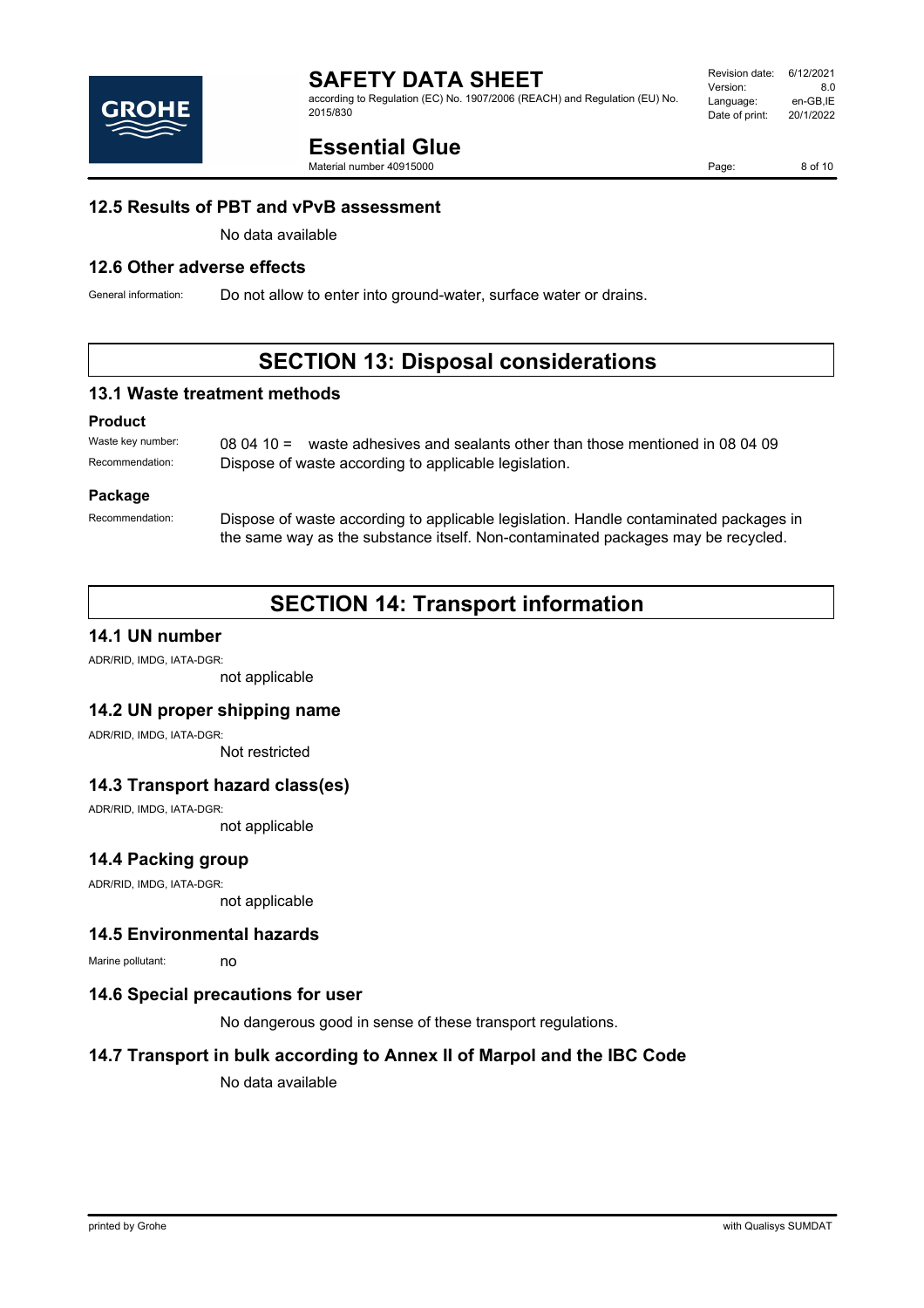

according to Regulation (EC) No. 1907/2006 (REACH) and Regulation (EU) No. 2015/830

Revision date: 6/12/2021 Version: 8.0<br>
Language: en-GB,IE Language: en-GB,IE<br>Date of print: 20/1/2022 Date of print:

# **Essential Glue**

Material number 40915000

Page: 9 of 10

# **SECTION 15: Regulatory information**

#### **15.1 Safety, health and environmental regulations/legislation specific for the substance or mixture**

#### **National regulations - Great Britain**

Hazchem-Code:

No data available

#### **15.2 Chemical Safety Assessment**

For this mixture a chemical safety assessment has been carried out.

# **SECTION 16: Other information**

#### **Further information**

Wording of the H-phrases under paragraph 2 and 3:

H318 = Causes serious eye damage.

H351 = Suspected of causing cancer.

H400 = Very toxic to aquatic life.

H411 = Toxic to aquatic life with long lasting effects.

EUH212 = Warning! Hazardous respirable dust may be formed when used. Do not breathe dust.